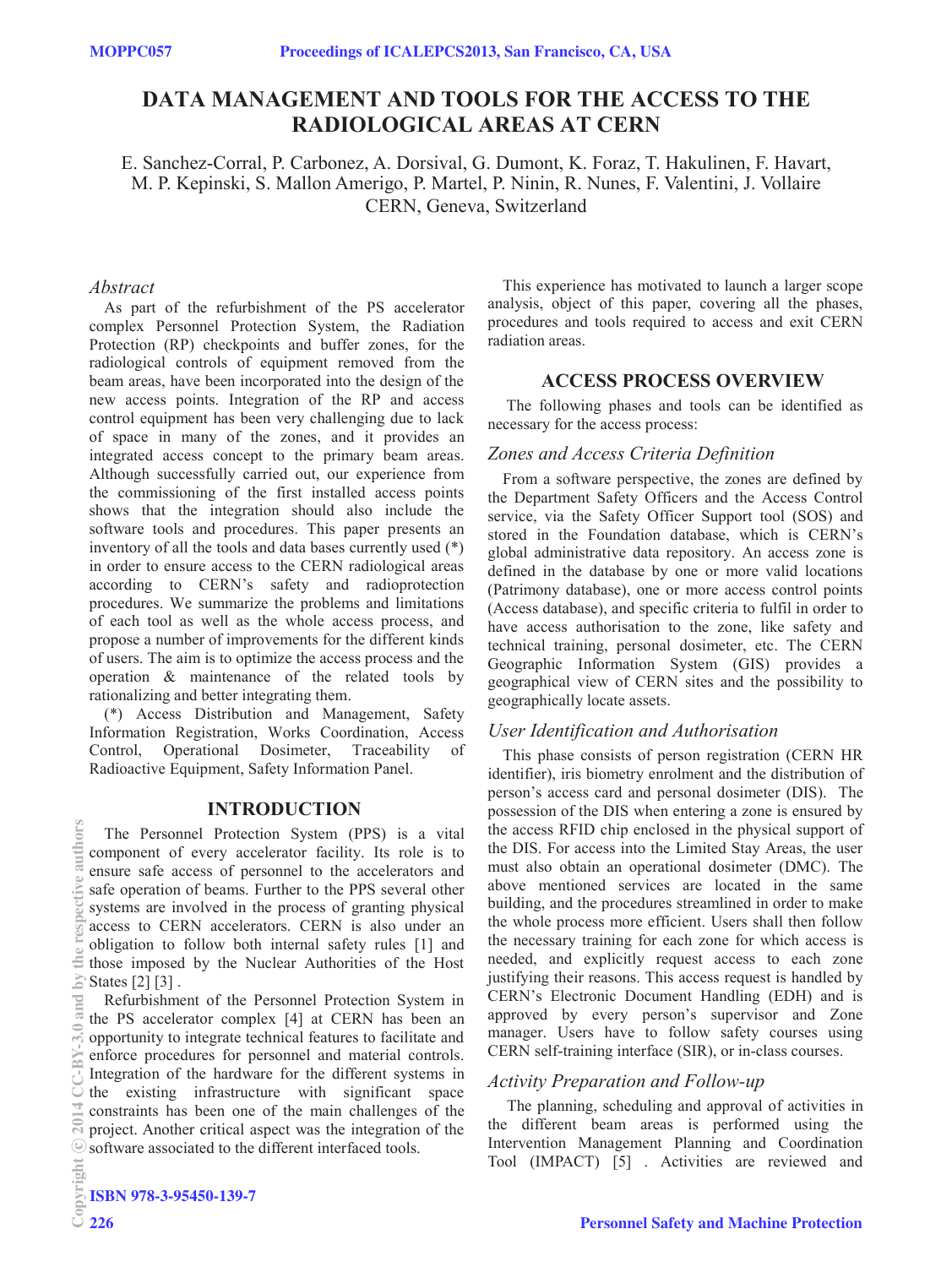approved by the Zone manager and the relevant safety officers. An estimate of the personnel exposure and radiological risks associated to the intervention is performed and a DIMR ("Demande d'Intervention en Millieu Radioactif", described later), can be linked to the IMPACT activity for additional review and approval.

No personnel entry is permitted without an approved IMPACT declaration. This implies full integration with the Access Control System.

#### *Authorisation Distribution and Management*

 The Access Distribution and Management System (ADaMS) retrieves from all relevant databases (Foundation, HR, Training, Dosimetry, etc.) data to verify users' credentials against the criteria defined for each Zone. Users can consult their access authorisations via the ADaMS web interface.

#### *Access to Radiation Controlled Zones*

Access to Primary Beam Areas is done by passing through an Access Point (AP) of the PPS. The user is identified via his integrated access card/DIS on the RFID reader of the mantrap named Personal Access Device (PAD). The user is authorised against the ADaMS precalculated list. Once inside the PAD, the user has to pass an iris biometric check to be authenticated (access card matches the person) in order to enter into the zone. Depending of the access mode, the user might take a safety token (key) to signal his presence in the zone and prevent beam injection. Access to other radiation areas is done by other means like access card/DIS, electronic/physical locks.

#### *Personnel Dose Protection and Traceability*

 The use of both a personal dosimeter (DIS), and an operational dosimeter (DMC), are mandatory in Limited Stay Areas. The DMC system is integrated with IMPACT for setting-up the DMC alarms threshold (individual and activity dose rate level) and for the follow-up of individual and collective doses of the concerned activity. In order to ensure these functions, the DMC must be activated prior to entry using the concerned IMPACT activity number, and read upon exit, using the DMC reader installed in the RP checkpoint.

## *Radioactive Material Traceability*

In compliance with legal requirements enforced at CERN, all material and equipment removed from radiation areas must be subject of a radiological control performed by a RP Officer and tracked if radioactive. This task is accomplished using the Traceability of Radioactive Equipment at CERN (TREC)[6] application and associated hardware. Devices which are not already in the system are labelled with a code bar and a reader is used to automatically generate the radiological control request which is sent to the RP group. Once the control is performed, the database associated to TREC is updated and the user informed of the control results and associated transport requirements.

#### *Data Distribution Mechanisms*

Most of the above listed systems are integrated via database synchronisation mechanisms. Zone data is propagated once per day from the CERN Foundation DB to other systems such as EDH, IMPACT, ADaMS. The access card & biometrics databases are integrated with the Access Control systems but have propagation delays of a few minutes. IMPACT is synchronously interfaced with ADaMS in order to limit the entry to the approved activities. EDH permissions are propagated to Foundation every few minutes; ADaMS requires 3-4 minutes to evaluate all the conditions required before generating the access authorisations. The Access Control System fetches the authorisations periodically resulting in average delays of 8-16 minutes, and propagates them to the access points every minute. Furthermore, Access Control systems are designed to be robust to unavailability of any of the other systems involved, i.e. the access points can work off-line using a local copy of the authorisation and biometry databases.

## *Operation and Maintenance Tools*

CERN equipment is registered in the Computerized Asset Maintenance Management System (CAMMS) for a complete equipment lifecycle's traceability and support of maintenance tasks. TREC and IMPACT are fully integrated with the CERN CAMMS tools.

# **EXPERIENCE AND IMPROVEMENTS PERSPECTIVE**

The renovation of the PS Personnel Protection system has been a very useful experience; it has shown that the ergonomics of the access process is not only a matter of technology but also a matter of optimised procedures. The different problems encountered and new objectives identified have helped us to gain better insight of the procedures and systems involved in the "Access to the Accelerators". The new concepts and improvements that have been introduced / identified from the early phases of system design up to the early commissioning phases are presented hereafter.

## *Access Point Concept*

The integration studies done in collaboration with the CERN Engineering Design Office quickly demonstrated the lack of available space and the obsolescence of the surrounding technical infrastructure making the integration of the future PS PPS equipment, the RP checkpoint and buffer zones (which had not been foreseen at the beginning of the project) very difficult or even at the beginning of the project) very difficult or even impossible. The project budget had to be increased to  $\frac{1}{12}$ cope with the additional cost of the necessary infrastructure work (new buildings construction, refurbishing).

As indicated in Figure 1, a RP checkpoint for the DMC reader and contamination monitors are foreseen in the vicinity of each access point, and where required, also a buffer zone equipped with a TREC console.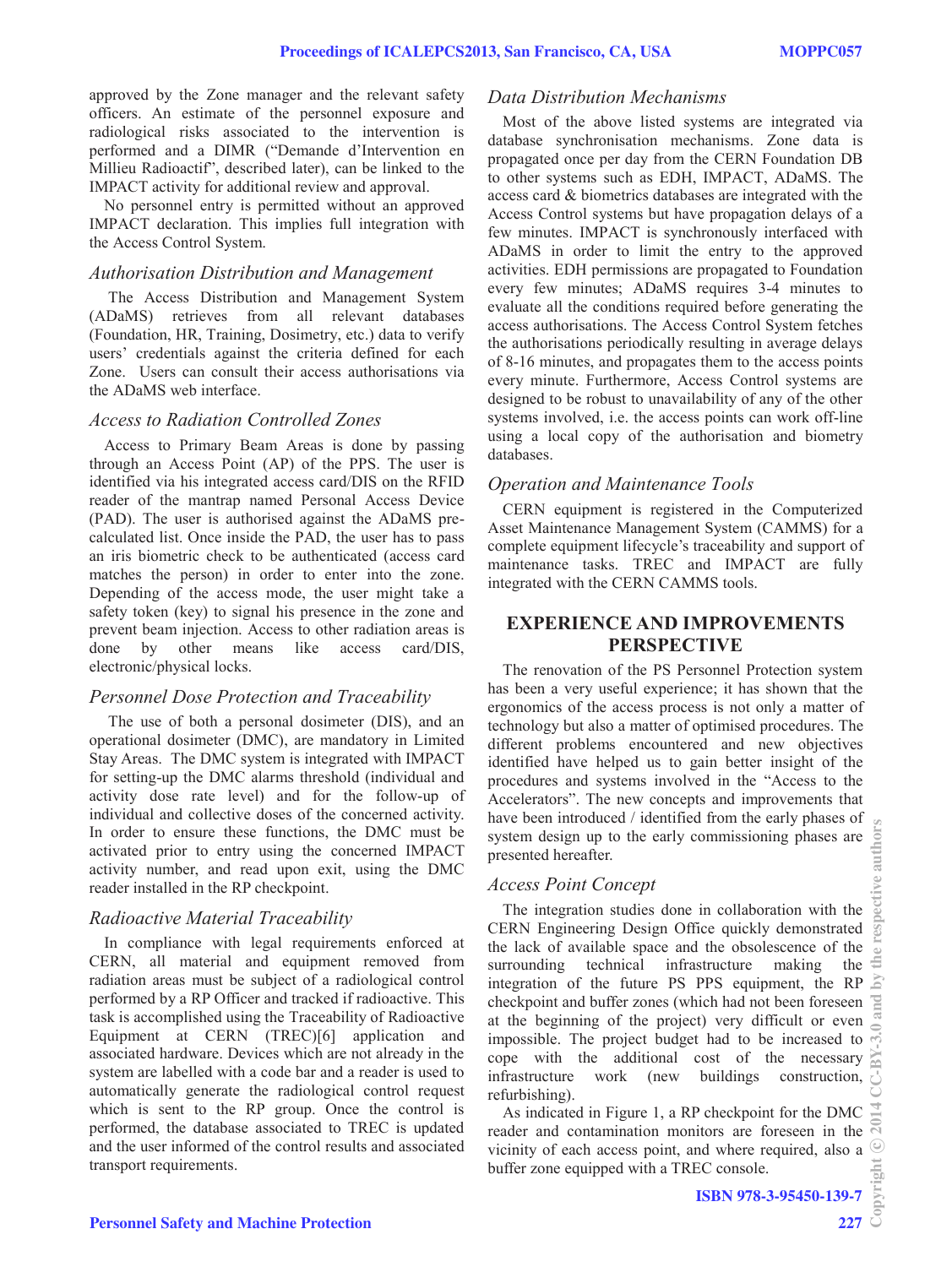Another important improvement introduced at the access point level, is the separation of the safety token distribution from the PAD cycle. At the entry of the PS PPS access points, there are two access card readers, one for the safety token distribution and another to enter through the PAD. The token distribution process is independent of the entry/exit PAD cycle, and can occur in parallel, increasing the potential flow of users through the PAD, w.r.t. the LHC accelerator PPS.



Figure 1: Access Point and RP checkpoint & Buffer Zone.

# *Operational Dosimeter and Access Integration Improvements*

Despite the successful physical integration of the RP equipment in the access point layout, experience gained after the first exploitation of new access points showed that the integration of the related software tools and procedures had not been foreseen. The RP and Access specialists are currently studying how to ensure the proper use of the DMC in conjunction with the access point.

In particular, for Limited Stay areas, the objective is to ensure that the DMC is activated upon entrance into the area and the dose read-out and deactivation upon exit.

Another issue which has been identified concerns the local display of the IMPACT activity numbers which are needed for the DMC activation. The current practice is to post every morning the list of active IMPACT activities next to the DMC readers but this task is time consuming and cannot reflect changes occurring during the day.

The DMC reader is equipped with a very basic user interface and controller, and the programming possibilities within the system are very limited. Implementing CERN specific needs would require costly development and commitment of the supplier. Several solutions are being studied; all of them imply linking the DMC activation with the entry access sequence:

1. Deploy a parallel system, called Impact to Dosimetry (I2D) based on a PLC that retrieves valid IMPACT lists, displays it on a dedicated touch panel and transmits it to the DMC reader for its activation. This PLC could be later interfaced with the access equipment and integrated to the access sequence. This option offers the following advantages: little software and hardware maintenance w.r.t. a PC-based solution, ease of interfacing with serial communication protocols, scalability, openness to

future added functionalities, native capability to interface electrical equipment, compactness, cost, and most importantly, deployment capacity in places were no access point is present to easily control a single door, like in the buffer zones. A prototype (Figure 2) has been developed to validate the concept, and the PLC to database direct connection has been successful. Integration of the DMC reader is now the focus of this new promising development.



Figure 2: I2D Architecture and Interfaces**.** 

- 2. A DMC reader remote antenna could be installed inside the PAD, which could check if the DMC is activated. Only a valid DMC activation detection, for example before the iris biometric check, would allow the user to enter the zone.
- 3. A DMC reader could be installed on the PAD, which would require the user to authenticate both with the access card/DIS and an activated DMC. This option requires that the DMC reader is capable of performing this function. This would also require the user to badge twice, with the access card and with the DMC.

Further complementary improvements that could contribute to proper DMC use:

- Display the list of the valid IMPACT numbers on an existing on-site display screen;
- Ask each user during the Entry Cycle, via an onscreen message in the PAD, to verify the proper DMC activation;
- Emit a recorded audio message for entry and exit PAD cycles, to activate and read his DMC respectively;
- The access control system logs could be crosschecked by the RP team with the DMC system records to verify whether for each PAD entry/exit cycle, an activation/reading of the DMC has been done. In case of error, the user could be contacted.

#### *DIMR – IMPACT Improvements*

The purpose of the DIMR is to assess the individual and collective doses and optimize interventions in radiation areas. It is established between the intervention responsible, the concerned Radiation Safety and